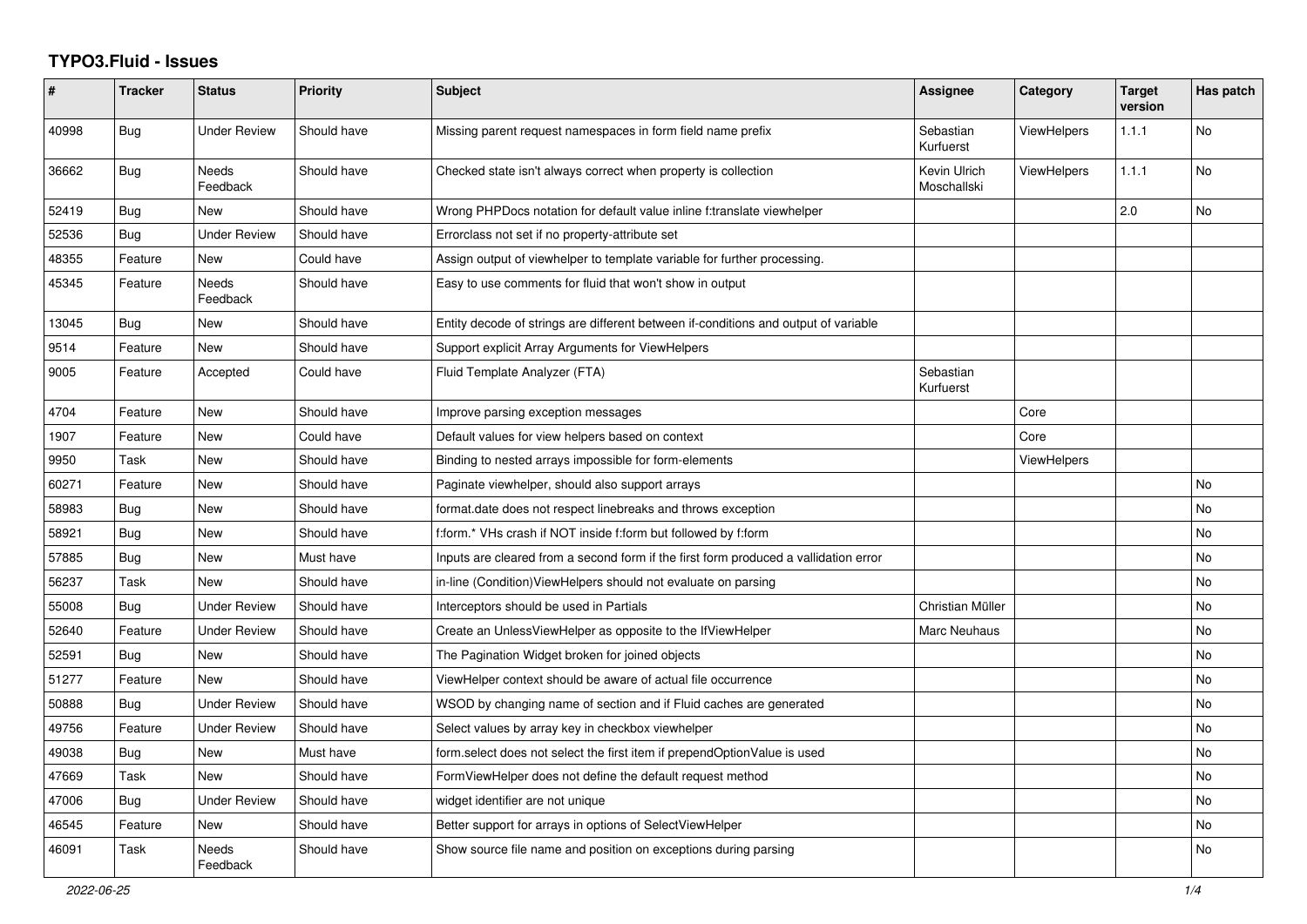| $\vert$ # | <b>Tracker</b> | <b>Status</b>       | <b>Priority</b> | <b>Subject</b>                                                                                              | Assignee               | Category | <b>Target</b><br>version | Has patch |
|-----------|----------------|---------------------|-----------------|-------------------------------------------------------------------------------------------------------------|------------------------|----------|--------------------------|-----------|
| 45153     | Feature        | <b>New</b>          | Should have     | f:be.menus.actionMenuItem - Detection of the current select option is insufficient                          |                        |          |                          | <b>No</b> |
| 43071     | Task           | New                 | Should have     | Remove TOKENS for adding fallback teplates in B                                                             |                        |          |                          | <b>No</b> |
| 42743     | Task           | New                 | Should have     | Remove inline style for hidden form fields                                                                  |                        |          |                          | <b>No</b> |
| 42397     | Feature        | New                 | Should have     | Missing viewhelper for general links                                                                        |                        |          |                          | <b>No</b> |
| 40081     | Feature        | <b>New</b>          | Should have     | Allow assigned variables as keys in arrays                                                                  |                        |          |                          | <b>No</b> |
| 38130     | Feature        | New                 | Should have     | Checkboxes and multiple select fields should have an assignable default value                               |                        |          |                          | No        |
| 37095     | Feature        | <b>New</b>          | Should have     | It should be possible to set a different template on a Fluid TemplateView inside an<br>action               | Christopher<br>Hlubek  |          |                          | No        |
| 33215     | Feature        | New                 | Should have     | RFC: Dynamic values in ObjectAccess paths                                                                   |                        |          |                          | No        |
| 28554     | Bug            | New                 | Should have     | (v4) implement feature flag to disable caching                                                              |                        |          |                          | No        |
| 28553     | <b>Bug</b>     | New                 | Should have     | improve XHProf test setup                                                                                   |                        |          |                          | No        |
| 28552     | Bug            | New                 | Should have     | (v5) write ViewHelper test for compiled run; adjust functional test to do two passes<br>(uncached & cached) |                        |          |                          | <b>No</b> |
| 28551     | <b>Bug</b>     | Accepted            | Should have     | (v4) backport VHTest                                                                                        | Sebastian<br>Kurfuerst |          |                          | No        |
| 28550     | Bug            | New                 | Should have     | (v4) make widgets cacheable, i.e. not implement childnodeaccess interface                                   |                        |          |                          | <b>No</b> |
| 28549     | <b>Bug</b>     | <b>New</b>          | Should have     | make widgets cacheable, i.e. not implement childnodeaccess interface                                        |                        |          |                          | No        |
| 5636      | Task           | <b>Under Review</b> | Must have       | Form_RadioViewHelper and CheckBoxViewHelper miss check for existing object<br>before it is accessed.        |                        |          |                          | No        |
| 3291      | Feature        | Needs<br>Feedback   | Should have     | Cacheable viewhelpers                                                                                       |                        |          |                          | <b>No</b> |
| 46257     | Feature        | <b>Under Review</b> | Should have     | Add escape sequence support for Fluid                                                                       |                        | Core     |                          | <b>No</b> |
| 39990     | <b>Bug</b>     | New                 | Should have     | Same form twice in one template: hidden fields for empty values are only rendered<br>once                   |                        | Core     |                          | <b>No</b> |
| 33551     | <b>Bug</b>     | <b>New</b>          | Must have       | View helper values break out of a partial scope                                                             | Sebastian<br>Kurfuerst | Core     |                          | <b>No</b> |
| 33394     | Feature        | Needs<br>Feedback   | Should have     | Logical expression parser for BooleanNode                                                                   | Tobias Liebig          | Core     |                          | No        |
| 30555     | Feature        | New                 | Could have      | Make TagBuilder more extensible                                                                             |                        | Core     |                          | <b>No</b> |
| 27607     | Bug            | New                 | Must have       | Make Fluid comparisons work when first element is STRING, second is NULL.                                   |                        | Core     |                          | <b>No</b> |
| 12863     | Bug            | New                 | Should have     | Attributes of a viewhelper can't contain a '-'                                                              | Sebastian<br>Kurfuerst | Core     |                          | <b>No</b> |
| 10472     | Feature        | New                 | Could have      | Fluid Standalone distribution                                                                               |                        | Core     |                          | <b>No</b> |
| 3481      | Bug            | <b>New</b>          | Should have     | Use ViewHelperVariableContainer in PostParseFacet                                                           |                        | Core     |                          | <b>No</b> |
| 60181     | Feature        | New                 | Could have      | Caching mechanism for Fluid Views/Templates                                                                 |                        | View     |                          | <b>No</b> |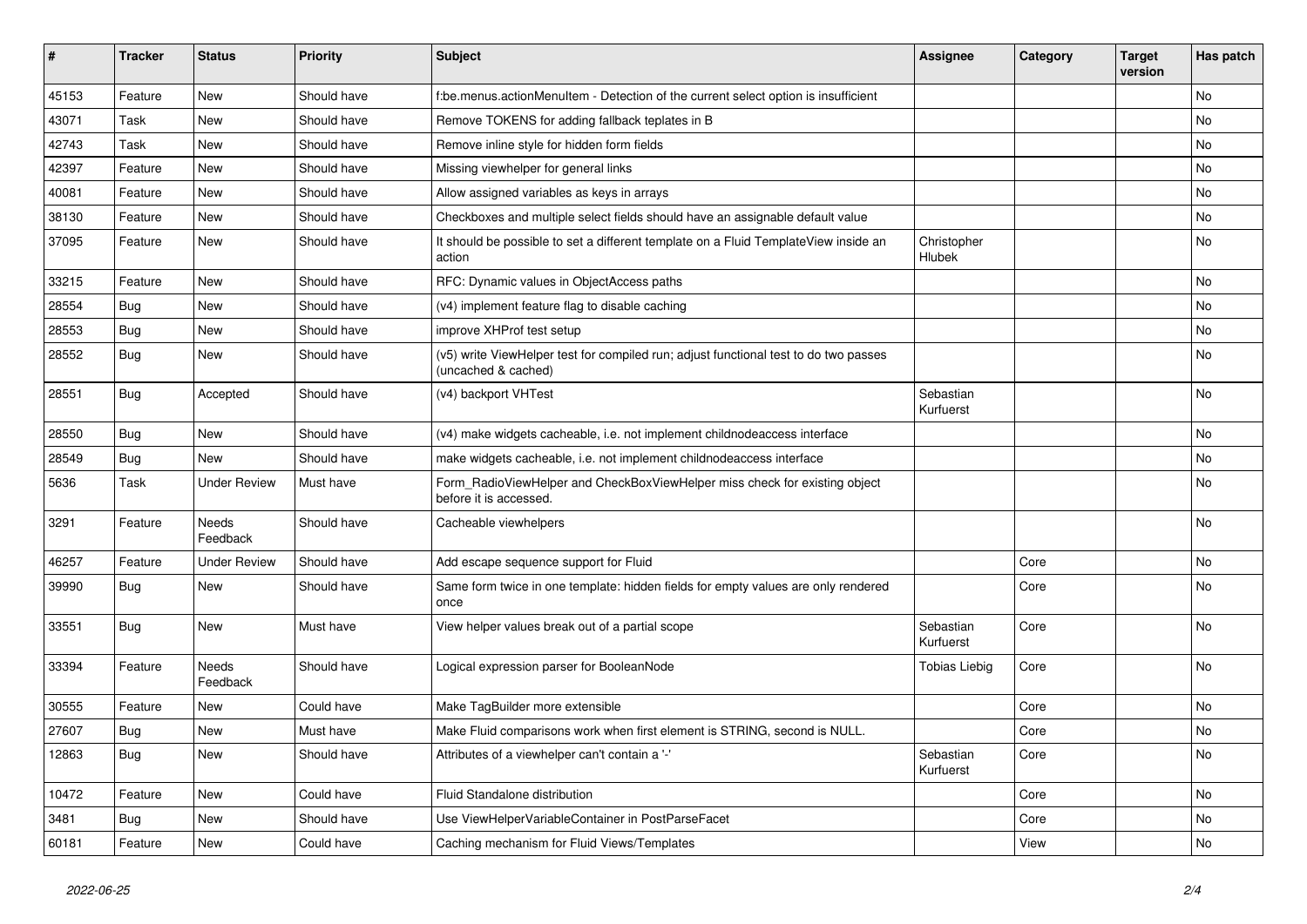| $\vert$ # | <b>Tracker</b> | <b>Status</b>            | <b>Priority</b>      | <b>Subject</b>                                                                                         | <b>Assignee</b>        | Category    | <b>Target</b><br>version | Has patch |
|-----------|----------------|--------------------------|----------------------|--------------------------------------------------------------------------------------------------------|------------------------|-------------|--------------------------|-----------|
| 45394     | Task           | <b>New</b>               | Should have          | Forwardport Unit test for standalone view                                                              |                        | View        |                          | <b>No</b> |
| 43072     | Task           | New                      | Should have          | Remove TOKENS for adding templates fallback in Backporter                                              |                        | View        |                          | No        |
| 38369     | Bug            | New                      | Must have            | Resource ViewHelpers should not fall back to request package                                           |                        | View        |                          | No        |
| 8989      | Feature        | Needs<br>Feedback        | Could have           | Search path for fluid template files                                                                   |                        | View        |                          | No        |
| 65424     | Bug            | <b>Under Review</b>      | Should have          | SelectViewHelper must respect option(Value Label)Field for arrays                                      |                        | ViewHelpers |                          | No        |
| 60003     | Feature        | New                      | Should have          | Add required-Attribute to f:form.password                                                              |                        | ViewHelpers |                          | No        |
| 59057     | Bug            | <b>Under Review</b>      | Must have            | Hidden empty value fields shoud be disabled when related field is disabled                             | Bastian<br>Waidelich   | ViewHelpers |                          | No        |
| 54284     | Bug            | New                      | Should have          | Default Option for Switch/Case VH                                                                      |                        | ViewHelpers |                          | No        |
| 54195     | Task           | New                      | Should have          | Rename and move FormViewHelper's errorClass value, currently 'f3-form-error'                           | Adrian Föder           | ViewHelpers |                          | No.       |
| 51100     | Feature        | New                      | Must have            | Links with absolute URI should have the option of URI Scheme                                           |                        | ViewHelpers |                          | No        |
| 49600     | Bug            | New                      | Should have          | f:form tag shown as a HTML on frontend                                                                 |                        | ViewHelpers |                          | No        |
| 40064     | Bug            | New                      | Must have            | Multiselect is not getting persisted                                                                   |                        | ViewHelpers |                          | No        |
| 39936     | Feature        | New                      | Should have          | registerTagAttribute should handle default values                                                      |                        | ViewHelpers |                          | No        |
| 37619     | Bug            | New                      | Should have          | Fatal Error when using variable in name attribute of Section ViewHelper                                |                        | ViewHelpers |                          | No        |
| 36410     | Feature        | <b>New</b>               | Should have          | Allow templates to send arguments back to layout                                                       |                        | ViewHelpers |                          | No        |
| 34682     | Bug            | <b>Under Review</b>      | Should have          | Radio Button missing checked on validation error                                                       |                        | ViewHelpers |                          | No        |
| 34309     | Task           | <b>New</b>               | Could have           | Unknown ViewHelpers cause exception - should be handled more graceful                                  |                        | ViewHelpers |                          | No        |
| 33628     | Bug            | Needs<br>Feedback        | Must have            | Multicheckboxes (multiselect) for Collections don't work                                               | Christian Müller       | ViewHelpers |                          | No        |
| 26664     | Task           | New                      | Won't have this time | Clean up Form ViewHelpers                                                                              |                        | ViewHelpers |                          | No        |
| 26658     | Task           | New                      | Won't have this time | Make Form ViewHelpers consistent                                                                       |                        | ViewHelpers |                          | No        |
| 10911     | Task           | New                      | Should have          | Tx_Fluid_ViewHelpers_Form_AbstractFormViewHelper->renderHiddenIdentityField<br>should be more reliable |                        | ViewHelpers |                          | No        |
| 8648      | Bug            | New                      | Should have          | format.crop ViewHelper should support all features of the crop stdWrap function                        |                        | ViewHelpers |                          | No        |
| 8491      | Task           | <b>Needs</b><br>Feedback | Should have          | link.action and uri.action differ in absolute argument                                                 | Karsten<br>Dambekalns  | ViewHelpers |                          | No        |
| 5933      | Feature        | Accepted                 | Should have          | Optional section rendering                                                                             | Sebastian<br>Kurfuerst | ViewHelpers |                          | No        |
| 3725      | Feature        | New                      | Could have           | CSS Engine                                                                                             | Christian Müller       | ViewHelpers |                          | No        |
| 53806     | <b>Bug</b>     | <b>Under Review</b>      | Should have          | Paginate widget maximumNumberOfLinks rendering wrong number of links                                   | Bastian<br>Waidelich   | Widgets     |                          | No        |
| 36655     | <b>Bug</b>     | New                      | Should have          | Pagination Links                                                                                       |                        | Widgets     |                          | No        |
| 31955     | Feature        | New                      | Should have          | f:uri.widget                                                                                           |                        | Widgets     |                          | No        |